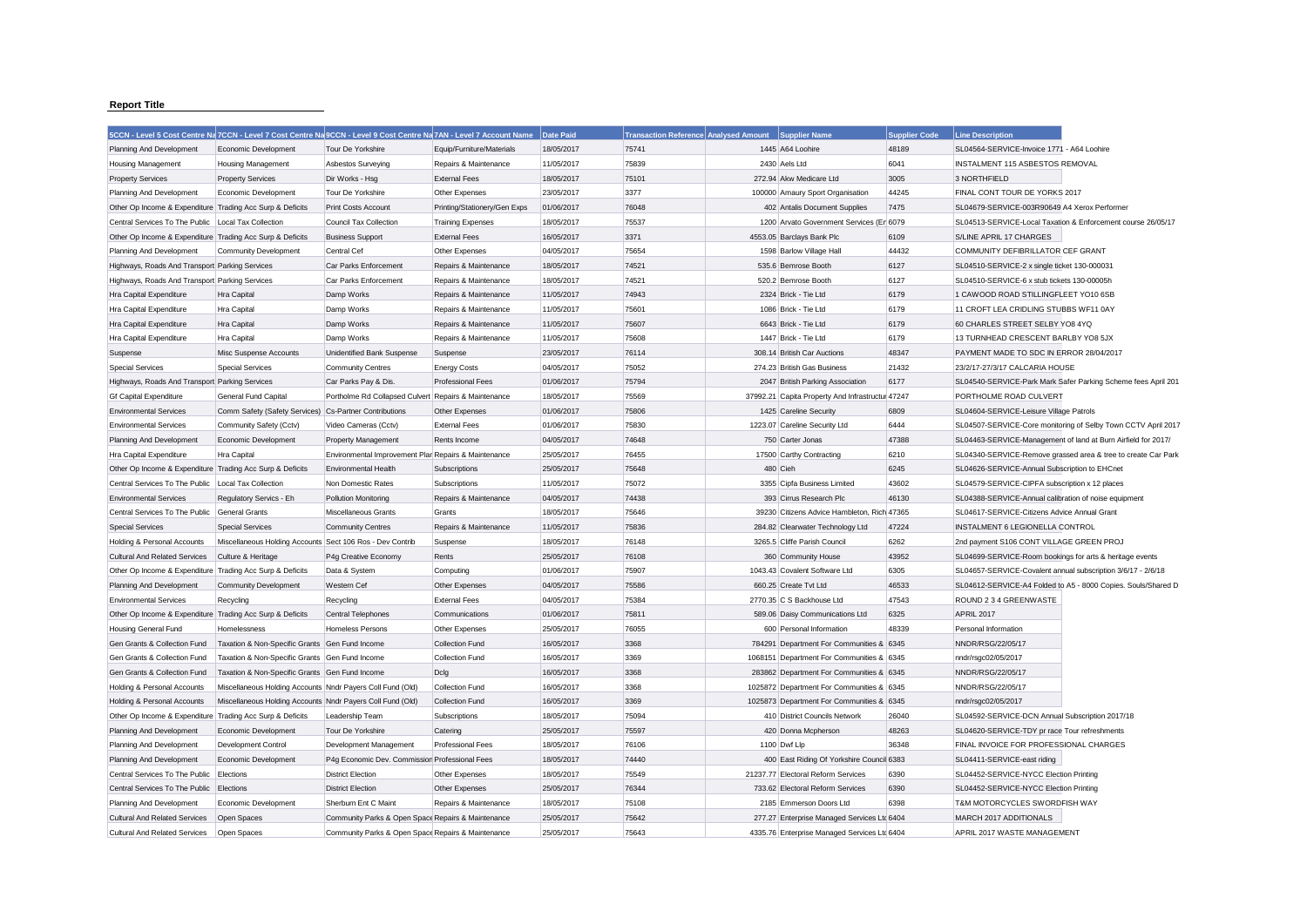| Cultural And Related Services  Open Spaces                |                              | <b>Grass Cutting</b>                              | Repairs & Maintenance                    | 25/05/2017 | 75643 | 2843.1 Enterprise Managed Services Ltd 6404    |       | APRIL 2017 WASTE MANAGEMENT                                   |                                                               |
|-----------------------------------------------------------|------------------------------|---------------------------------------------------|------------------------------------------|------------|-------|------------------------------------------------|-------|---------------------------------------------------------------|---------------------------------------------------------------|
| <b>Cultural And Related Services</b>                      | Open Spaces                  | Selby Park                                        | Repairs & Maintenance                    | 25/05/2017 | 75643 | 8766.85 Enterprise Managed Services Ltd 6404   |       | APRIL 2017 WASTE MANAGEMENT                                   |                                                               |
| <b>Cultural And Related Services</b>                      | Recreation & Sport           | Selby Leisure Centre                              | Repairs & Maintenance                    | 25/05/2017 | 75643 | 748.23 Enterprise Managed Services Ltd 6404    |       | APRIL 2017 WASTE MANAGEMENT                                   |                                                               |
| <b>Environmental Services</b>                             | Cemetery Services            | Closed Burial Ground                              | Repairs & Maintenance                    | 25/05/2017 | 75643 | 1124.16 Enterprise Managed Services Ltd 6404   |       | APRIL 2017 WASTE MANAGEMENT                                   |                                                               |
| <b>Environmental Services</b>                             | Recycling                    | Recycling                                         | <b>External Fees</b>                     | 25/05/2017 | 75643 | 119065.36 Enterprise Managed Services Ltc 6404 |       | APRIL 2017 WASTE MANAGEMENT                                   |                                                               |
| <b>Environmental Services</b>                             | <b>Street Cleansing</b>      | <b>Street Cleansing</b>                           | <b>External Fees</b>                     | 25/05/2017 | 75642 | 5627.04 Enterprise Managed Services Ltd 6404   |       | MARCH 2017 ADDITIONALS                                        |                                                               |
| <b>Environmental Services</b>                             | <b>Street Cleansing</b>      | <b>Street Cleansing</b>                           | <b>External Fees</b>                     | 25/05/2017 | 75643 | 46511.49 Enterprise Managed Services Ltc 6404  |       | APRIL 2017 WASTE MANAGEMENT                                   |                                                               |
| <b>Environmental Services</b>                             | <b>Trade Waste</b>           | <b>Clinical Waste</b>                             | <b>External Fees</b>                     | 25/05/2017 | 75643 | 4344.76 Enterprise Managed Services Ltd 6404   |       | APRIL 2017 WASTE MANAGEMENT                                   |                                                               |
| <b>Environmental Services</b>                             | <b>Trade Waste</b>           | Commercial Waste                                  | <b>External Fees</b>                     | 25/05/2017 | 75643 | 25604.98 Enterprise Managed Services Ltc 6404  |       | APRIL 2017 WASTE MANAGEMENT                                   |                                                               |
| <b>Environmental Services</b>                             | <b>Waste Collection</b>      | Dom.Wheeled Bins/Sac                              | <b>External Fees</b>                     | 25/05/2017 | 75643 | 21888.78 Enterprise Managed Services Ltd 6404  |       | APRIL 2017 WASTE MANAGEMENT                                   |                                                               |
| <b>Environmental Services</b>                             | <b>Waste Collection</b>      | Refuse Collection General                         | Advertising                              | 25/05/2017 | 75643 | 1645.54 Enterprise Managed Services Ltd 6404   |       | APRIL 2017 WASTE MANAGEMENT                                   |                                                               |
| <b>Environmental Services</b>                             | <b>Waste Collection</b>      | Refuse Collection General                         | <b>External Fees</b>                     | 25/05/2017 | 75642 | 12891.7 Enterprise Managed Services Ltd 6404   |       | MARCH 2017 ADDITIONALS                                        |                                                               |
| <b>Environmental Services</b>                             | <b>Waste Collection</b>      | <b>Refuse Collection General</b>                  | <b>External Fees</b>                     | 25/05/2017 | 75643 | 86025.43 Enterprise Managed Services Ltd 6404  |       | APRIL 2017 WASTE MANAGEMENT                                   |                                                               |
| Highways, Roads And Transport Parking Services            |                              | Car Parks-Other                                   | Repairs & Maintenance                    | 25/05/2017 | 75643 | 277.26 Enterprise Managed Services Ltd 6404    |       | APRIL 2017 WASTE MANAGEMENT                                   |                                                               |
| Housing Management                                        | <b>Housing Management</b>    | Estate Man. Costs                                 | Other Expenses                           | 25/05/2017 | 75642 | 4948.24 Enterprise Managed Services Ltc 6404   |       | MARCH 2017 ADDITIONALS                                        |                                                               |
| <b>Special Services</b>                                   | <b>Special Services</b>      | Grassed Areas & Open Spaces Repairs & Maintenance |                                          | 25/05/2017 | 75642 | 1117.42 Enterprise Managed Services Ltd 6404   |       | MARCH 2017 ADDITIONALS                                        |                                                               |
| <b>Special Services</b>                                   | <b>Special Services</b>      | Grassed Areas & Open Spaces Repairs & Maintenance |                                          | 25/05/2017 | 75643 | 7515.05 Enterprise Managed Services Ltd 6404   |       | APRIL 2017 WASTE MANAGEMENT                                   |                                                               |
| Hra Capital Expenditure                                   | Hra Capital                  | Damp Works                                        | Repairs & Maintenance                    | 18/05/2017 | 75564 | 684 Envirovent Ltd                             | 6406  | 6 BEECH GROVE LEEDS LS25 5ND                                  |                                                               |
| Hra Capital Expenditure                                   | Hra Capital                  | Damp Works                                        | Repairs & Maintenance                    | 25/05/2017 | 75613 | 1187 Envirovent Ltd                            | 6406  | 32 BEECHWOOD CROFT SHERBURN LS25 6HX                          |                                                               |
| Hra Capital Expenditure                                   | Hra Capital                  | Damp Works                                        | Repairs & Maintenance                    | 25/05/2017 | 75789 | 366.86 Envirovent Ltd                          | 6406  | 42 PRIMROSE GROVE SELBY YO8 4XS                               |                                                               |
| Hra Capital Expenditure                                   | Hra Capital                  | Damp Works                                        | Repairs & Maintenance                    | 25/05/2017 | 75790 | 933 Envirovent Ltd                             | 6406  | 33 KITCHENER STREET SELBY YO8 4BU                             |                                                               |
| Hra Capital Expenditure                                   | Hra Capital                  | Damp Works                                        | Repairs & Maintenance                    | 01/06/2017 | 75845 | 366.86 Envirovent Ltd                          | 6406  | FAN FITTED & ASBESTOS REMOVED                                 |                                                               |
| Hra Capital Expenditure                                   | Hra Capital                  | Damp Works                                        | Repairs & Maintenance                    | 08/06/2017 | 76058 | 933 Envirovent Ltd                             | 6406  | HEATER, FAN, SMOKE ALARM 24 GERMAN ROAD                       |                                                               |
| Planning And Development                                  | Economic Development         | Tour De Yorkshire                                 | Misc Income                              | 25/05/2017 | 76351 | 5700 Event Medical Services                    | 48357 | SL04719-SERVICE-Tour de Yorkshire - Event Medical Services    |                                                               |
| <b>Property Services</b>                                  | <b>Property Services</b>     | Dir Works - Hsg                                   | Equip/Furniture/Materials                | 01/06/2017 | 75846 | 1488.62 Fairfax Plant Hire                     | 6509  | <b>VARIOUS MATERIALS</b>                                      |                                                               |
| Hra Capital Expenditure                                   | Hra Capital                  | Housing Development Schemes External Fees         |                                          | 11/05/2017 | 75838 | 33670 F Hardwick Ltd                           | 48145 | INSTALMENT 2 BATHROOM REPLACEMENT                             |                                                               |
| Housing Management                                        | <b>Housing Management</b>    | Ousegate Hostel                                   | Fixtures & Fittings                      | 18/05/2017 | 75096 | 475 Firelec Ltd                                | 6447  | SL04584-SERVICE-cost of weekly function tests on fire alarm   |                                                               |
| <b>Special Services</b>                                   | <b>Special Services</b>      | Community Centres                                 | Fixtures & Fittings                      | 18/05/2017 | 75102 | 306.87 Firelec Ltd                             | 6447  | ANEN SHARPE CENTRE BYRAM                                      |                                                               |
| Planning And Development                                  | Economic Development         | Tour De Yorkshire                                 | Equip/Furniture/Materials                | 04/05/2017 | 74519 | 1710 Fts Event Power Ltd                       | 48113 |                                                               | SL04499-SERVICE-Power generation, distribution & fuel managem |
| Corporate And Democratic Core Democratic Rep & Mgmnt      |                              | <b>Civic Functions</b>                            | Other Expenses                           | 01/06/2017 | 75828 | 660 G & H Davidson                             | 6332  | SL04457-SERVICE-10" Silver Salver and Past Chairmans Badge    |                                                               |
| Planning And Development                                  | Economic Development         | Tour De Yorkshire                                 | <b>Professional Fees</b>                 | 11/05/2017 | 75796 | 9633 Gladstone Event Management Li 45923       |       |                                                               | SL04603-SERVICE-TdY Event Management 2017 - Second Invoice    |
| <b>Environmental Services</b>                             | Regulatory Servics - Eh      | Pollution Monitoring                              | Other Expenses                           | 18/05/2017 | 75559 | 1076.4 Gradko International Ltd                | 26677 | SL04524-SERVICE-NOx tube provision, analysis and postage - or |                                                               |
| Planning And Development                                  | Development Control          | Development Management                            | <b>Professional Fees</b>                 | 18/05/2017 | 70276 | 1333.2 Gva Grimley Ltd                         | 41712 | SL04173-SERVICE-Remaining fee in relation to ELR update (15%  |                                                               |
| Highways, Roads And Transport Parking Services            |                              | Car Parks Enforcement                             | <b>External Fees</b>                     | 25/05/2017 | 75632 | 2007.16 Harrogate Borough Council              | 6523  | APR 16-MAR 17 PCN ENFORCEMENT                                 |                                                               |
| Housing General Fund                                      | Housing Benefits Admin       | Benefits Nybtg Bid 8                              | Other Expenses                           | 11/05/2017 | 75917 | 2500 Harrogate Borough Council                 | 6523  | SL04371-SERVICE-NYBTG Administration 2016/17                  |                                                               |
| Planning And Development                                  | <b>Community Development</b> | Southern Cef                                      | Other Expenses                           | 04/05/2017 | 75534 | 2995 Harrogate Hospital & Community 48258      |       | NUTURE PROJECT CEF GRANT                                      |                                                               |
| Suspense                                                  | Misc Suspense Accounts       | Unidentified Bank Suspense                        | Suspense                                 | 25/05/2017 | 76280 | 500.48 Harworth Estates Propertygroup 48362    |       | paid twice in error                                           |                                                               |
| <b>Environmental Services</b>                             | Regulatory Servics - Eh      | <b>Public Conveniences</b>                        | <b>External Fees</b>                     | 01/06/2017 | 75833 | 3787.86 Healthmatic Ltd                        | 6545  |                                                               | SL04504-SERVICE-Maintenance & cleaning of public conveniences |
| Other Op Income & Expenditure Trading Acc Surp & Deficits |                              | Housing Support & Enforcement Other Expenses      |                                          | 04/05/2017 | 75618 | 359.72 Henriksen Ltd                           | 6555  | APRIL 2017 COMMISSION                                         |                                                               |
| Holding & Personal Accounts                               | Control Accounts             | <b>Creditors Control</b>                          | Tax Deduct On Contract Paymer 11/05/2017 |            | 75900 | 1259.8 Hm Revenue & Customs                    | 6590  | MAY 2017 CIS DEDUCTIONS                                       |                                                               |
| Hra Capital Expenditure                                   | Hra Capital                  | Void Property Repairs                             | Repairs & Maintenance                    | 25/05/2017 | 75847 | 565 Home Maintenance                           | 47112 | REPAIRS TO 41 GROVE CRESCENT                                  |                                                               |
| <b>Property Services</b>                                  | <b>Property Services</b>     | Dir Works - Hsg                                   | Other Expenses                           | 11/05/2017 | 75603 | 386.7 Home Maintenance                         | 47112 | 23A WOODLEA                                                   |                                                               |
| <b>Property Services</b>                                  | <b>Property Services</b>     | Dir Works - Hsa                                   | Other Expenses                           | 25/05/2017 | 75848 | 375 Home Maintenance                           | 47112 | REPAIRS TO CEILING AT 41 GROVE CRESCENT                       |                                                               |
| Planning And Development                                  | <b>Community Development</b> | Southern Cef                                      | Other Expenses                           | 04/05/2017 | 75653 | 3350 Horton Housing Association                | 48286 | RURAL COMMUNITY TRANSPORT CEF GRANT                           |                                                               |
| <b>Property Services</b>                                  | <b>Property Services</b>     | Dir Works - Hsg                                   | Equip/Furniture/Materials                | 11/05/2017 | 75791 | 3828.74 Howdens Joinery Ltd                    | 21474 | APRIL 2017 STATEMENT                                          |                                                               |
| Other Op Income & Expenditure Trading Acc Surp & Deficits |                              | Access Selby - Contact Centre                     | Repairs & Maintenance                    | 25/05/2017 | 75808 | 300 Howecool Air Conditioning Ltd              | 46828 | REPAIR TO AIR CONDITIONING UNIT                               |                                                               |
| Other Op Income & Expenditure Trading Acc Surp & Deficits |                              | Housing Support & Enforcement Subscriptions       |                                          | 18/05/2017 | 75913 | 820 Hqn Ltd                                    | 6606  | SL04685-SERVICE-Rent Income Network Membership                |                                                               |
| Other Op Income & Expenditure Trading Acc Surp & Deficits |                              | Data & System                                     | Computing                                | 11/05/2017 | 74598 | 2044 Idox Software Ltd                         | 6622  | PUBLIC ACCESS/CONSULTEE FEE                                   |                                                               |
| Other Op Income & Expenditure Trading Acc Surp & Deficits |                              | Access Selby - Contact Centre                     | Repairs & Maintenance                    | 08/06/2017 | 76122 | 410.68 Initial Washroom Solutions              | 6631  | WASHROOM HYGIENE 280517 TO 27082017                           |                                                               |
| Hra Capital Expenditure                                   | Hra Capital                  | <b>Electrical Rewires</b>                         | Repairs & Maintenance                    | 11/05/2017 | 75037 | 1162.22 It Electrical (Yorkshire) Ltd          | 6652  | 23A WOODLEA BYRAM                                             |                                                               |
| <b>Housing Management</b>                                 | <b>Housing Management</b>    | Void - Difficult To Let                           | Repairs & Maintenance                    | 11/05/2017 | 73939 | 550 J&D Decorating And Property M: 36796       |       | SL04405-SERVICE-3 Northfield Barlby                           |                                                               |
|                                                           |                              |                                                   |                                          |            |       |                                                |       |                                                               |                                                               |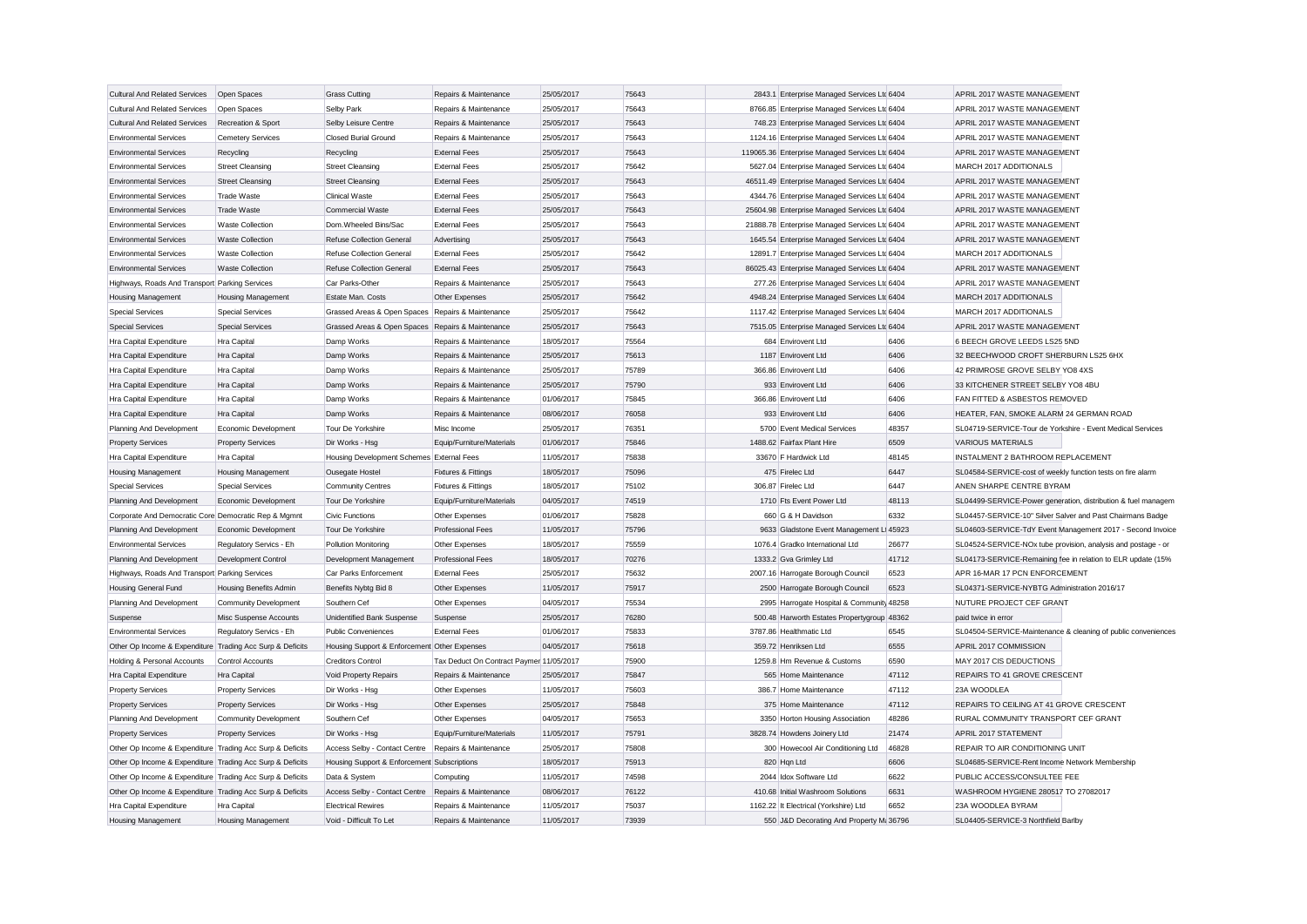| <b>Property Services</b>                                  | <b>Property Services</b>                           | Dir Works - Hsg                | Equip/Furniture/Materials   | 25/05/2017 | 76051 | 2700.33 Jewson Ltd                         | 6662  | APRIL 2017 STATEMENT                                          |                                                               |
|-----------------------------------------------------------|----------------------------------------------------|--------------------------------|-----------------------------|------------|-------|--------------------------------------------|-------|---------------------------------------------------------------|---------------------------------------------------------------|
| <b>Environmental Services</b>                             | Recycling                                          | Recycling                      | <b>External Fees</b>        | 01/06/2017 | 75908 | 690 J & H M Dickson Ltd                    | 6348  |                                                               | SL04605-SERVICE-3000 50 x 90cm white WPP sacks printed 1 side |
| <b>Housing Management</b>                                 | <b>Housing Management</b>                          | Hsg.Gen.Management             | <b>Professional Fees</b>    | 18/05/2017 | 75308 | 5185 Kier Business Services                | 41039 | SL04360-SERVICE-Full Revaluation of Council dwelling portfoli |                                                               |
| Planning And Development                                  | Development Control                                | Development Management         | <b>Professional Fees</b>    | 11/05/2017 | 75871 | 1125 Kings Chambers                        | 34560 | ADVISE/PAPERS SAM SMITH BREWERY                               |                                                               |
| <b>Property Services</b>                                  | <b>Property Services</b>                           | Dir Works - Hsg                | <b>External Fees</b>        | 18/05/2017 | 75566 | 350 Kml Flooring Services                  | 6704  | 11 ST EDWARDS CLOSE BYRAM                                     |                                                               |
| <b>Property Services</b>                                  | <b>Property Services</b>                           | Dir Works - Hsg                | <b>External Fees</b>        | 08/06/2017 | 76081 | 770 Kml Flooring Services                  | 6704  | SUP/LAY FLOORING 91 PETRE AVE                                 |                                                               |
| <b>Housing Management</b>                                 | <b>Housing Management</b>                          | <b>Housing Management</b>      | <b>Legal Fees</b>           | 16/05/2017 | 3367  | 2071 Liberata Uk Ltd                       | 36656 | PCOL CLAIMS                                                   |                                                               |
| Corporate And Democratic Core Democratic Rep & Mgmnt      |                                                    | Democratic Core                | Subsistence & Conf Expenses | 04/05/2017 | 74646 | 1200 Personal Information                  | 48064 | SL04456-SERVICE-Urban Design Training ¿ 2 x half day session  |                                                               |
| Other Op Income & Expenditure Trading Acc Surp & Deficits |                                                    | <b>Human Resources</b>         | Subsistence & Conf Expenses | 01/06/2017 | 75876 | 545 Local Government Association           | 37138 | SL04635-SERVICE-LGA Annual Conference and Exhibition          |                                                               |
| Planning And Development                                  | <b>Planning Policy</b>                             | Dev. Policy Serv. (Plan Selby) | <b>Professional Fees</b>    | 11/05/2017 | 74656 | 1050 Macdonald & Company Freeland 47534    |       | Personal Information                                          |                                                               |
| <b>Housing General Fund</b>                               | <b>Housing Benefits Admin</b>                      | Counter Fraud Unit             | Subscriptions               | 25/05/2017 | 75803 | 2200 Magnet Solutions Ltd                  | 48289 | SL04648-SERVICE-Silver lite licence                           |                                                               |
| <b>Housing General Fund</b>                               | <b>Housing Benefits Admin</b>                      | Counter Fraud Unit             | Subscriptions               | 25/05/2017 | 75804 | 999 Magnet Solutions Ltd                   | 48289 | SL04647-SERVICE-Charges up to 31/03/17                        |                                                               |
| <b>Housing General Fund</b>                               | Homelessness                                       | Homeless Persons               | Other Expenses              | 18/05/2017 | 76121 | 580 Personal Information                   | 48352 | Personal Information                                          |                                                               |
| Planning And Development                                  | <b>Development Control</b>                         | Development Management         | Direct Salaries & Wages     | 11/05/2017 | 75560 | 979.2 Matchtech Group (Uk) Ltd             | 43334 | Personal Information                                          |                                                               |
| Planning And Development                                  | <b>Development Control</b>                         | Development Management         | Direct Salaries & Wages     | 11/05/2017 | 75561 | 1267.2 Matchtech Group (Uk) Ltd            | 43334 | Personal Information                                          |                                                               |
| Planning And Development                                  | Development Control                                | Development Management         | Direct Salaries & Wages     | 11/05/2017 | 75562 | 1036.8 Matchtech Group (Uk) Ltd            | 43334 | Personal Information                                          |                                                               |
| Planning And Development                                  | <b>Development Control</b>                         | Development Management         | Direct Salaries & Wages     | 11/05/2017 | 75563 | 979.2 Matchtech Group (Uk) Ltd             | 43334 | Personal Information                                          |                                                               |
| Planning And Development                                  | <b>Development Control</b>                         | Development Management         | Direct Salaries & Wages     | 18/05/2017 | 75774 | 288 Matchtech Group (Uk) Ltd               | 43334 | Personal Information                                          |                                                               |
| Planning And Development                                  | Development Control                                | Development Management         | Direct Salaries & Wages     | 18/05/2017 | 75777 | 1140 Matchtech Group (Uk) Ltd              | 43334 | Personal Information                                          |                                                               |
| Planning And Development                                  | <b>Development Control</b>                         | Development Management         | Direct Salaries & Wages     | 08/06/2017 | 76267 | 1420.8 Matchtech Group (Uk) Ltd            | 43334 | Personal Information                                          |                                                               |
| Planning And Development                                  | Development Control                                | Development Management         | Direct Salaries & Wages     |            | 76047 | 1228.8 Matchtech Group (Uk) Ltd            | 43334 | Personal Information                                          |                                                               |
| Corporate And Democratic Core Corporate Management        |                                                    | <b>External Audit</b>          | Other Expenses              | 04/05/2017 | 75596 | 4470 Mazars Llp                            | 6810  | SL04178-SERVICE-External Audit Fee 2016/17                    |                                                               |
| Housing Management                                        | <b>Housing Management</b>                          | Central Heating-Gas            | Repairs & Maintenance       | 11/05/2017 | 75793 | 8609.68 Mears Limited                      | 48311 | INSTALLMENT 1 GAS CONTRACT 2017-2020                          |                                                               |
| <b>Housing Management</b>                                 | <b>Housing Management</b>                          | Central Heating-Gas            | Repairs & Maintenance       | 11/05/2017 | 75837 | 27417.05 Mears Limited                     | 48311 | <b>INSTALMENT 2 GAS CONTRACT 17-20</b>                        |                                                               |
| Hra Capital Expenditure                                   | Hra Capital                                        | <b>Central Heating Systems</b> | Repairs & Maintenance       | 11/05/2017 | 75837 | 3565.31 Mears Limited                      | 48311 | INSTALMENT 2 GAS CONTRACT 17-20                               |                                                               |
| Hra Capital Expenditure                                   | Hra Capital                                        | Void Property Repairs          | Repairs & Maintenance       | 18/05/2017 | 75539 | 2109 Michael Walsh (Plasterers) Ltd        | 7419  | 62 HIGHFIELD VILLAS                                           |                                                               |
| <b>Property Services</b>                                  | <b>Property Services</b>                           | Dir Works - Hsg                | <b>External Fees</b>        | 18/05/2017 | 75541 | 717.5 Michael Walsh (Plasterers) Ltd       | 7419  | 2 STATION COTTAGES                                            |                                                               |
| <b>Property Services</b>                                  | <b>Property Services</b>                           | Dir Works - Hsg                | <b>External Fees</b>        | 25/05/2017 | 75755 | 375 Michael Walsh (Plasterers) Ltd         | 7419  | 15 NORTHFIELD TERRACE                                         |                                                               |
| <b>Property Services</b>                                  | <b>Property Services</b>                           | Dir Works - Hsg                | <b>External Fees</b>        | 25/05/2017 | 75756 | 614.6 Michael Walsh (Plasterers) Ltd       | 7419  | 20 MIRKHILL ROAD SELBY                                        |                                                               |
| <b>Property Services</b>                                  | <b>Property Services</b>                           | Dir Works - Hsg                | <b>External Fees</b>        | 25/05/2017 | 75757 | 364.5 Michael Walsh (Plasterers) Ltd       | 7419  | 21 DENISON ROAD SELBY                                         |                                                               |
| <b>Property Services</b>                                  | <b>Property Services</b>                           | Dir Works - Hsg                | <b>External Fees</b>        | 01/06/2017 | 76040 | 340 Michael Walsh (Plasterers) Ltd         | 7419  | 12 CHURCH CLOSE HAMBLETON                                     |                                                               |
| Holding & Personal Accounts                               | Miscellaneous Holding Accounts Rent Payers Account |                                | <b>Rent Refunds</b>         | 11/05/2017 | 75906 | 603.5 Personal Information                 | 46496 | Personal Information                                          |                                                               |
| Holding & Personal Accounts                               | Miscellaneous Holding Accounts Rent Payers Account |                                | <b>Rent Refunds</b>         | 11/05/2017 | 75905 | 646.49 Personal Information                | 48333 | Personal Information                                          |                                                               |
| Holding & Personal Accounts                               | Miscellaneous Holding Accounts Rent Payers Account |                                | <b>Rent Refunds</b>         | 25/05/2017 | 76478 | 351.79 Personal Information                | 48412 | <b>OVER PAID RENT</b>                                         |                                                               |
| <b>Environmental Services</b>                             | Regulatory Servics - Eh                            | Pest Control                   | <b>External Fees</b>        | 25/05/2017 | 75623 | 1318.58 M J Backhouse Pest Control         | 6097  | SL04505-SERVICE-Provision of pest control services during Apr |                                                               |
| <b>Property Services</b>                                  | <b>Property Services</b>                           | Dir Works - Hsg                | Equip/Furniture/Materials   | 01/06/2017 | 75890 | 718.62 Mkm Building Supplies Ltd           | 21210 | INV S APRIL 2017                                              |                                                               |
| <b>Housing General Fund</b>                               | Homelessness                                       | <b>Homeless Persons</b>        | Other Expenses              | 11/05/2017 | 75827 | 390 M & K Property Services (Uk) Ltd 42137 |       | 6b 5/6 ST JAMES TERRACE MONTH UP FRONT                        |                                                               |
| <b>Housing Management</b>                                 | <b>Housing Management</b>                          | <b>Central Heating-Gas</b>     | <b>Professional Fees</b>    | 18/05/2017 | 75409 | 1749.6 Morgan Lambert Ltd                  | 6835  | THIRD PARTY QUALITY AUDITS                                    |                                                               |
| Holding & Personal Accounts                               | Miscellaneous Holding Accounts Rent Payers Account |                                | Rent Refunds                | 18/05/2017 | 76153 | 2125.41 Personal Information               | 45190 | Personal Information                                          |                                                               |
| Holding & Personal Accounts                               | Miscellaneous Holding Accounts Rent Payers Account |                                | <b>Rent Refunds</b>         | 25/05/2017 | 76479 | 425.68 Personal Information                | 48413 | <b>OVER PAID RENT</b>                                         |                                                               |
| <b>Housing General Fund</b>                               | Homelessness                                       | Homeless Persons               | Other Expenses              | 18/05/2017 | 76029 | 260 Personal Information                   | 48336 | Personal Information                                          |                                                               |
| <b>Housing Management</b>                                 | <b>Housing Management</b>                          | Cash Incentive Schem           | Other Expenses              | 11/05/2017 | 75831 | 500 Personal Information                   | 48315 | TENANTS TRANSFER INCENT PAYMENT                               |                                                               |
| Holding & Personal Accounts                               | Miscellaneous Holding Accounts Rent Payers Account |                                | Rent Refunds                | 18/05/2017 | 76154 | 443.91 Personal Information                | 47592 | Personal Information                                          |                                                               |
| Holding & Personal Accounts                               | Miscellaneous Holding Accounts Rent Payers Account |                                | <b>Rent Refunds</b>         | 18/05/2017 | 76152 | 442.23 Personal Information                | 48358 | Personal Information                                          |                                                               |
| Housing General Fund                                      | Homelessness                                       | Homeless Persons               | Other Expenses              | 04/05/2017 | 75556 | 525 Personal Information                   | 48267 | Personal Information                                          |                                                               |
| <b>Housing General Fund</b>                               | Homelessness                                       | Homeless Persons               | Other Expenses              | 04/05/2017 | 75656 | 500 Personal Information                   | 48267 | Personal Information                                          |                                                               |
| Holding & Personal Accounts                               | Miscellaneous Holding Accounts Rent Payers Account |                                | <b>Rent Refunds</b>         | 25/05/2017 | 76476 | 422.16 Personal Information                | 48410 | <b>OVER PAID RENT</b>                                         |                                                               |
| Holding & Personal Accounts                               | Miscellaneous Holding Accounts Rent Payers Account |                                | Rent Refunds                | 25/05/2017 | 76475 | 1225.69 Personal Information               | 48409 | <b>OVERPAID RENT</b>                                          |                                                               |
| Holding & Personal Accounts                               | Miscellaneous Holding Accounts Rent Payers Account |                                | <b>Rent Refunds</b>         | 04/05/2017 | 75619 | 335.52 Personal Information                | 48281 | Personal Information                                          |                                                               |
| <b>Housing Management</b>                                 | <b>Housing Management</b>                          | Cash Incentive Schem           | Other Expenses              | 04/05/2017 | 75585 | 500 Personal Information                   | 48271 | Personal Information                                          |                                                               |
| Holding & Personal Accounts                               | Miscellaneous Holding Accounts Rent Payers Account |                                | <b>Rent Refunds</b>         | 18/05/2017 | 76155 | 969.92 Personal Information                | 48359 | Personal Information                                          |                                                               |
|                                                           |                                                    |                                |                             |            |       |                                            |       |                                                               |                                                               |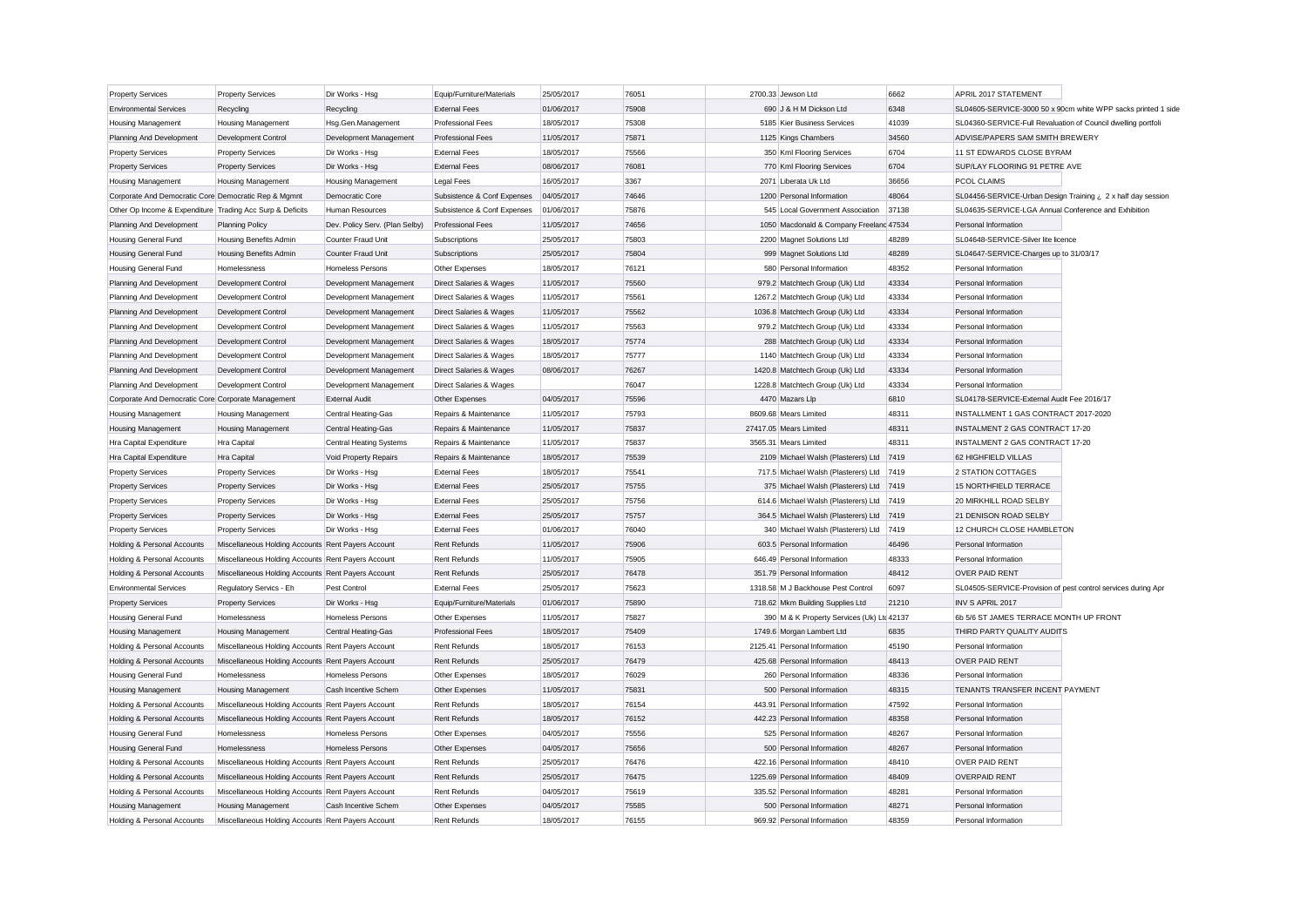| Holding & Personal Accounts                               | Miscellaneous Holding Accounts Rent Payers Account         |                                                              | <b>Rent Refunds</b>       | 25/05/2017 | 76474 | 526.26 Personal Information                  | 48408 | overpaid rent                                                 |
|-----------------------------------------------------------|------------------------------------------------------------|--------------------------------------------------------------|---------------------------|------------|-------|----------------------------------------------|-------|---------------------------------------------------------------|
| Holding & Personal Accounts                               | Miscellaneous Holding Accounts Sect 106 - Healthcare       |                                                              | Sherburn In Elmet Parish  | 11/05/2017 | 75826 | 61188 Nhs England                            | 48314 | health contribution group sherburnin elm                      |
| Hra Capital Expenditure                                   | Hra Capital                                                | <b>Central Heating Systems</b>                               | Repairs & Maintenance     | 11/05/2017 | 75829 | 612.65 Northern Gas Networks Ltd             | 34757 | 39 EVERSLEY MOUNT NEW SUPPLY                                  |
| Hra Capital Expenditure                                   | <b>Hra Capital</b>                                         | Central Heating Systems                                      | Repairs & Maintenance     | 25/05/2017 | 76481 | 532 Northern Gas Networks Ltd                | 34757 | 13 SHIREBURN GROVE                                            |
| Other Op Income & Expenditure Trading Acc Surp & Deficits |                                                            | Leadership Team                                              | Subscriptions             | 18/05/2017 | 76026 | 2158 North Kesteven District Council 42067   |       | SL04694-SERVICE-Rural Services Network Service Charge 2017/18 |
| Central Services To The Public                            | Local Land Charges                                         | <b>Land Charges</b>                                          | <b>External Fees</b>      | 04/05/2017 | 74659 | 2891 North Yorkshire County Council 6902     |       | MARCH 2017 LOCAL LAND CHARGE SEARCHES                         |
| <b>Environmental Services</b>                             | <b>Trade Waste</b>                                         | <b>Commercial Waste</b>                                      | <b>External Fees</b>      | 04/05/2017 | 75221 | 12181.88 North Yorkshire County Council 6902 |       | SL04582-SERVICE-Commercial waste disposal for February 2017   |
| <b>Gf Capital Expenditure</b>                             | General Fund Capital                                       | Ict - Capital Projects                                       | Computing                 | 04/05/2017 | 73175 | 25413 North Yorkshire County Council 45902   |       | SL04365-SERVICE-SAN Storage                                   |
| Holding & Personal Accounts                               | Miscellaneous Holding Accounts C. Tax Payers Coll Fund Acc |                                                              | Nycc Precept              | 23/05/2017 | 76433 | 3305490 North Yorkshire County Council 32208 |       | 25/05/2017 PRECEPT INSTALMENT                                 |
| Holding & Personal Accounts                               | Miscellaneous Holding Accounts Nndr Payers Coll Fund (Old) |                                                              | Nndr Pool Contribution    | 18/05/2017 | 76031 | 184657 North Yorkshire County Council 32208  |       | 22/05/17 RETAINED BUSINESS RATES                              |
| Other Op Income & Expenditure Trading Acc Surp & Deficits |                                                            | Central Telephones                                           | Communications            | 04/05/2017 | 75314 | 1622.78 North Yorkshire County Council 6902  |       | 01/01/17-31/03/17 AZZURRI TELEPHONE CHGS                      |
| Other Op Income & Expenditure Trading Acc Surp & Deficits |                                                            | Ict                                                          | Communications            | 04/05/2017 | 73175 | 947.5 North Yorkshire County Council 45902   |       | SL04365-SERVICE-Mitel Phones x5 for CCC and delivery charge   |
| Planning And Development                                  | Development Control                                        | Development Management                                       | Advertising               | 04/05/2017 | 74947 | 1283.25 North Yorkshire County Council 6902  |       | PRESS NOTICES                                                 |
| Planning And Development                                  | Economic Development                                       | Tour De Yorkshire                                            | Equip/Furniture/Materials | 25/05/2017 | 76253 | 3677 North Yorkshire County Council 6902     |       | SL04675-SERVICE-Tour de Yorkshire Barriers                    |
| Holding & Personal Accounts                               | Miscellaneous Holding Accounts C. Tax Payers Coll Fund Acc |                                                              | Nyfra Precept             | 23/05/2017 | 76354 | 186713 North Yorkshire Fire & Rescue         | 32207 | precept instalment 25/05/2017 nyfra                           |
| Holding & Personal Accounts                               | Miscellaneous Holding Accounts Nndr Payers Coll Fund (Old) |                                                              | Nndr Pool Contribution    | 18/05/2017 | 76030 | 20517 North Yorkshire Fire & Rescue          | 32207 | 22/05/17 RETAINED BUSINESS RATES                              |
| Other Op Income & Expenditure Trading Acc Surp & Deficits |                                                            | Human Resources                                              | <b>Training Expenses</b>  | 25/05/2017 | 75097 | 2000 North Yorkshire Fire & Rescue S 26145   |       | SL04482-SERVICE-Yorkshire Accord 2017/18                      |
| Holding & Personal Accounts                               | Miscellaneous Holding Accounts C. Tax Payers Coll Fund Acc |                                                              | Nycc Precept              | 23/05/2017 | 76353 | 3305490 North Yorkshire Pcc                  | 32209 | precept instalment 25/05/2017                                 |
| Holding & Personal Accounts                               | Miscellaneous Holding Accounts C. Tax Payers Coll Fund Acc |                                                              | Nypa Precept              | 23/05/2017 | 76352 | 615024 North Yorkshire Pcc                   | 32209 | precept instalment 25/05/2017                                 |
| Other Op Income & Expenditure Trading Acc Surp & Deficits |                                                            | Access Selby - Contact Centre                                | <b>Energy Costs</b>       | 25/05/2017 | 75852 | 1198.14 Npower Ltd                           | 6917  | 01/12/16 -04/01/17 MARKET CROSS                               |
| Planning And Development                                  | Economic Development                                       | The Vivars Mr                                                | <b>Energy Costs</b>       | 18/05/2017 | 74917 | 2064.97 Npower Ltd                           | 6917  | 1/1/17-31/3/17 VIVARS INDUSTRIAL                              |
| <b>Special Services</b>                                   | <b>Special Services</b>                                    | Community Centres                                            | <b>Energy Costs</b>       | 04/05/2017 | 74850 | 357.4 Npower Ltd                             | 6917  | 1/3/17-31/3/17 ANNE SHARPE CENTRE                             |
| <b>Special Services</b>                                   | <b>Special Services</b>                                    | <b>Community Centres</b>                                     | <b>Energy Costs</b>       | 04/05/2017 | 74851 | 616.9 Npower Ltd                             | 6917  | 1/1/17-31/3/17 ROSEMARY HOUSE                                 |
| <b>Special Services</b>                                   | <b>Special Services</b>                                    | <b>Community Centres</b>                                     | <b>Energy Costs</b>       | 04/05/2017 | 74852 | 304.89 Npower Ltd                            | 6917  | 1/3/17-31/3/17 LBH COURT                                      |
| <b>Special Services</b>                                   | <b>Special Services</b>                                    | <b>Community Centres</b>                                     | <b>Energy Costs</b>       | 04/05/2017 | 74854 | 323.31 Npower Ltd                            | 6917  | 1/1/17-31/3/17 WESTFIELD COURT                                |
| <b>Special Services</b>                                   | <b>Special Services</b>                                    | <b>Community Centres</b>                                     | <b>Energy Costs</b>       | 04/05/2017 | 74864 | 596.49 Npower Ltd                            | 6917  | 1/1/17-31/3/17 KELCBAR CLOSE                                  |
| <b>Special Services</b>                                   | <b>Special Services</b>                                    | <b>Community Centres</b>                                     | <b>Energy Costs</b>       | 18/05/2017 | 75851 | 1475.69 Npower Ltd                           | 6917  | 01/12/16-04/01/17 ST WILFRIDS                                 |
| Other Op Income & Expenditure Trading Acc Surp & Deficits |                                                            | Ict                                                          | Computing                 | 18/05/2017 | 75098 | 8737.19 Nynet Ltd                            | 6924  | SL04484-SERVICE-SERVICE - NYNET WAN Link Provision - Civic Ce |
| Highways, Roads And Transport Parking Services            |                                                            | Car Parks Pay & Dis                                          | Repairs & Maintenance     | 11/05/2017 | 74828 | 397 Parkeon Ltd                              | 43317 | SL04473-SERVICE-Warranty Selby Leisure Centre P&D machine 1 y |
| Housing Management                                        | <b>Housing Management</b>                                  | Estate Man Costs                                             | Legal Fees                | 25/05/2017 | 76444 | 312.5 Paul Burns                             | 48069 | TELEPHONE CON SOL AND CUS                                     |
| <b>Housing Management</b>                                 | <b>Housing Management</b>                                  | Estate Man, Costs                                            | <b>Legal Fees</b>         | 25/05/2017 | 76445 | 262.5 Paul Burns                             | 48069 | TEL CON SOL AND CUST                                          |
| <b>Property Services</b>                                  | <b>Property Services</b>                                   | Dir Works - Hsg                                              | <b>External Fees</b>      | 25/05/2017 | 75834 | 276.2 Paul Harrison                          | 6531  | CONCRETE PATH TO 18 ST WILFRED DRIVE                          |
| <b>Property Services</b>                                  | <b>Property Services</b>                                   | Dir Works - Hsg                                              | <b>External Fees</b>      | 25/05/2017 | 75841 | 477.1 Paul Harrison                          | 6531  | BRICKWORK AT 130 FLAXLEY ROAD                                 |
| <b>Property Services</b>                                  | <b>Property Services</b>                                   | Dir Works - Hsg                                              | <b>External Fees</b>      | 25/05/2017 | 75842 | 583 Paul Harrison                            | 6531  | 1/2 SOUTH VIEW HEALAUGH ROOF REPAIRS                          |
| Hra Capital Expenditure                                   | Hra Capital                                                | Central Heating Systems                                      | Repairs & Maintenance     | 25/05/2017 | 76070 | 1713.8 Pts Plumbing Trade Supplies           | 34513 | heating f14 -1718                                             |
| Hra Capital Expenditure                                   | Hra Capital                                                | Central Heating Systems                                      | Repairs & Maintenance     | 25/05/2017 | 76071 | 2724.39 Pts Plumbing Trade Supplies          | 34513 | <b>HEATING F14 - 1516</b>                                     |
| <b>Special Services</b>                                   | <b>Special Services</b>                                    | <b>Pumping Stations</b>                                      | Repairs & Maintenance     | 25/05/2017 | 75640 | 675 R A Dalton                               | 6326  | MILL LANE LS24 9EG                                            |
| Other Op Income & Expenditure Trading Acc Surp & Deficits |                                                            | Ict                                                          | <b>Professional Fees</b>  | 25/05/2017 | 75598 | 448 Razorblue Ltd                            | 27684 | SL04444-SERVICE-Managed IT for infrastructure 2017/18         |
| <b>Housing Management</b>                                 | <b>Housing Management</b>                                  | <b>Housing Management</b>                                    | Fixtures & Fittings       | 11/05/2017 | 75536 | 406 Removals For You                         | 37744 | Personal Information                                          |
| Other Op Income & Expenditure Trading Acc Surp & Deficits |                                                            | Human Resources                                              | <b>Training Expenses</b>  | 01/06/2017 | 75875 | 1281.6 Rh Environmental Limited              | 33398 | SL04660-SERVICE-HHSRS Training Course                         |
| Other Op Income & Expenditure Trading Acc Surp & Deficits |                                                            | Human Resources                                              | <b>Training Expenses</b>  | 08/06/2017 | 76124 | 480.6 Rh Environmental Limited               | 33398 | SL04659-SERVICE-HMO's Today & Tomorrow - How the Sector is Ch |
| Hra Capital Expenditure                                   | Hra Capital                                                | Phase 1 Hsg Dev Byram / Egg 1 Contractor - New Build/ Refurb |                           | 11/05/2017 | 75824 | 236781.18 R H Fullwood & Co Ltd              | 6468  | PROJECT 2016/SDC/002 CERT 5                                   |
| Planning And Development                                  | Economic Development                                       | <b>Property Management</b>                                   | Repairs & Maintenance     | 25/05/2017 | 76272 | 1249.16 R H Fullwood & Co Ltd                | 6468  | 43 KIRGATE DONCASTER                                          |
| Other Op Income & Expenditure Trading Acc Surp & Deficits |                                                            | Data & System                                                | Computing                 | 04/05/2017 | 75382 | 3333.33 Richmondshire District Council       | 40311 | SL04609-SERVICE-ADvanced eFin Support 2017/18                 |
| Hra Capital Expenditure                                   | Hra Capital                                                | <b>Central Heating Systems</b>                               | Repairs & Maintenance     | 25/05/2017 | 75615 | 4488.46 R N E Electrical Contractors         | 7081  | DAY TO DAY ELECTRICAL WORKS                                   |
| Hra Capital Expenditure                                   | Hra Capital                                                | <b>Electrical Rewires</b>                                    | Repairs & Maintenance     | 25/05/2017 | 75615 | 268.49 R N E Electrical Contractors          | 7081  | DAY TO DAY ELECTRICAL WORKS                                   |
| Hra Capital Expenditure                                   | Hra Capital                                                | <b>Electrical Rewires</b>                                    | Repairs & Maintenance     | 25/05/2017 | 75616 | 5448.86 R N E Electrical Contractors         | 7081  | <b>VOIDS ELECTRICAL WORKS</b>                                 |
| Planning And Development                                  | Development Control                                        | Development Management                                       | <b>Professional Fees</b>  | 04/05/2017 | 74645 | 450 Rosetta Landscape Design                 | 6987  | SL04466-SERVICE-Tree Report 7 Glebe Garth, Barlby             |
| Planning And Development                                  | Development Control                                        | Development Management                                       | <b>Professional Fees</b>  | 01/06/2017 | 75795 | 395 Rosetta Landscape Design                 | 6987  | SL04595-SERVICE-2017/0295/TPO - Ravenscroft Close Back Lane B |
| Central Services To The Public                            | Elections                                                  | <b>District Election</b>                                     | Other Expenses            | 25/05/2017 | 75636 | 1949.05 Royal Mail Group Plc                 | 7100  | ELECTIONS RESPONSE SERVICE                                    |
| Other Op Income & Expenditure Trading Acc Surp & Deficits |                                                            | Postage Account                                              | Communications            | 18/05/2017 | 75386 | 1010.88 Roval Mail Group Plc                 | 7100  | 1ST CLASS POST SERVICE                                        |
|                                                           |                                                            |                                                              |                           |            |       |                                              |       |                                                               |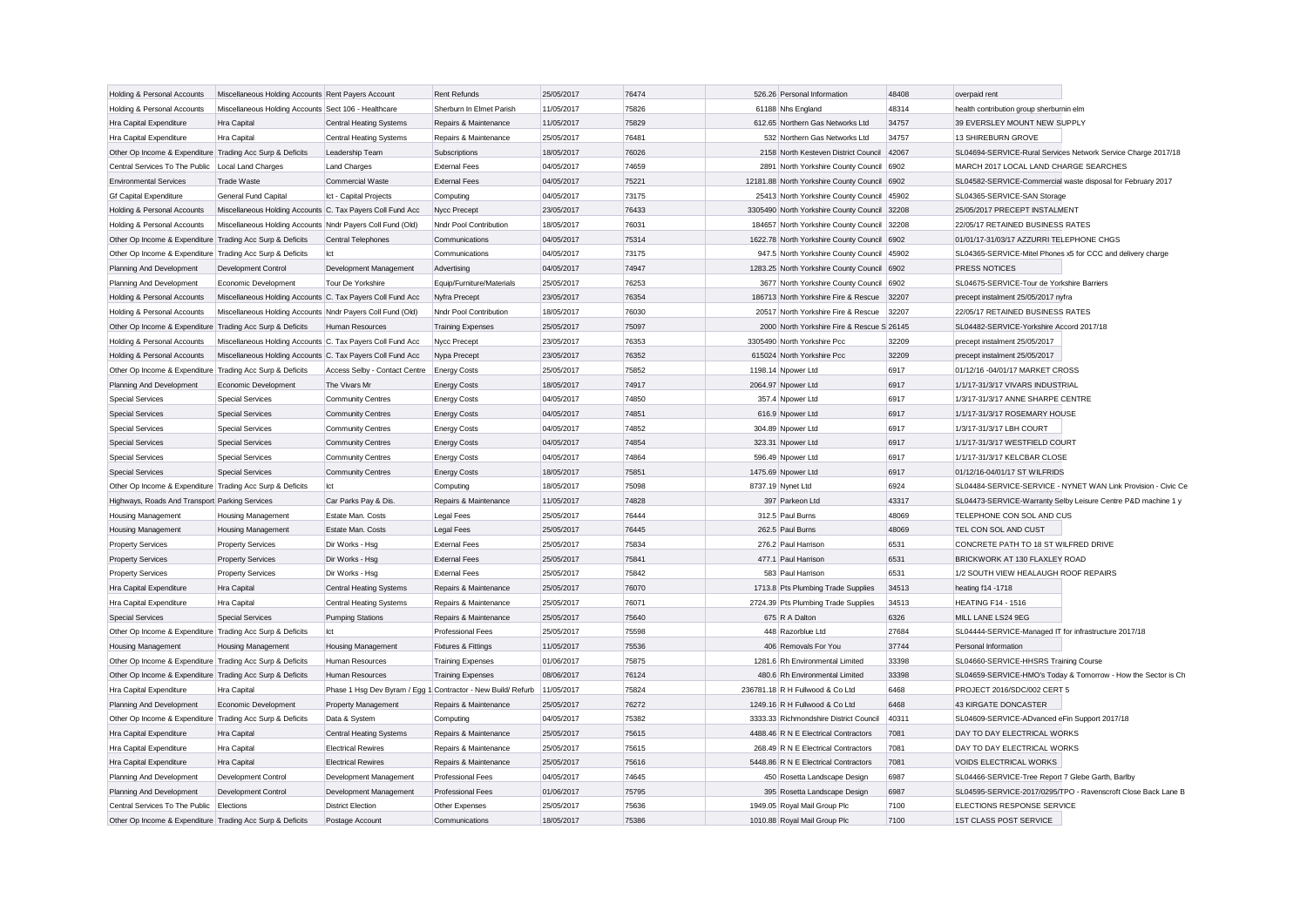| Other Op Income & Expenditure Trading Acc Surp & Deficits |                                                           | Leadership Team                               | Direct Salaries & Wages   | 01/06/2017 | 76049 | 3889 Ryedale District Council                 | 7105  | Personal Information                                     |                                                               |
|-----------------------------------------------------------|-----------------------------------------------------------|-----------------------------------------------|---------------------------|------------|-------|-----------------------------------------------|-------|----------------------------------------------------------|---------------------------------------------------------------|
| <b>Environmental Services</b>                             | Recycling                                                 | Recycling                                     | <b>External Fees</b>      | 18/05/2017 | 75219 | 753.16 Ryedale Organics Ltd                   | 6694  | <b>WEEK 16 GREENWASTE</b>                                |                                                               |
| <b>Environmental Services</b>                             | Recycling                                                 | Recycling                                     | <b>External Fees</b>      | 01/06/2017 | 75817 | 824.98 Ryedale Organics Ltd                   | 6694  | EH/53932 GREENWASTE                                      |                                                               |
| Central Services To The Public Local Tax Collection       |                                                           | <b>Council Tax Collection</b>                 | <b>External Fees</b>      | 05/05/2017 | 3362  | 992.71 Santander                              | 6052  | APRIL 2017 CTAX PAYMENTS                                 |                                                               |
| Housing Management                                        | Housing Management                                        | <b>Rent Project</b>                           | <b>External Fees</b>      | 05/05/2017 | 3365  | 640.96 Santander                              | 6052  | APRIL 2017 HOUSE & GARAGE RENT                           |                                                               |
| Central Services To The Public Elections                  |                                                           | <b>District Election</b>                      | Other Expenses            | 11/05/2017 | 75612 | 288 Saxton Village Hall                       | 46783 | HIRE OF HALL FOR ELECTION                                |                                                               |
| Highways, Roads And Transport Parking Services            |                                                           | Car Parks Enforcement                         | <b>External Fees</b>      | 18/05/2017 | 76060 | 252.75 Security Plus Limited                  | 36209 |                                                          | SL04631-SERVICE-Cash collection SDC car park machines 01/04/1 |
| Central Services To The Public Elections                  |                                                           | <b>Elections Services</b>                     | Rents                     | 04/05/2017 | 75312 | 1090.6 Selby District Council                 | 7151  | 1/4/17-1/3/18 UNITS 8&9 PROSPECT CENTRE                  |                                                               |
| <b>Housing Management</b>                                 | <b>Housing Management</b>                                 | Edgerton Lodge                                | Other Expenses            | 04/05/2017 | 75054 | 1338 Selby District Council                   | 7151  | MAY 2017 LODGES COUNCIL TAX BILLS                        |                                                               |
| Housing Management                                        | Housing Management                                        | Ousegate Hostel                               | Other Expenses            | 04/05/2017 | 75054 | 392.23 Selby District Council                 | 7151  | MAY 2017 LODGES COUNCIL TAX BILLS                        |                                                               |
| Corporate And Democratic Core Corporate Management        |                                                           | Customer & Community Project Other Expenses   |                           | 08/06/2017 | 76109 | 2035.97 Selby & District Dial                 | 47090 | SL04698-SERVICE-Community Navigator Service              |                                                               |
| <b>Property Services</b>                                  | <b>Property Services</b>                                  | Dir Works - Hsg                               | Equip/Furniture/Materials | 25/05/2017 | 76050 | 1414 Selby Glass Ltd                          | 7172  | APRIL 2017 STATEMENT                                     |                                                               |
| Other Op Income & Expenditure Trading Acc Surp & Deficits |                                                           | Human Resources                               | <b>Professional Fees</b>  | 11/05/2017 | 75918 | 280 Selby Healthcare Ltd                      | 31239 | SL04618-SERVICE-Occupational Health Reports - April 2017 |                                                               |
| Planning And Development                                  | <b>Community Development</b>                              | Central Cef                                   | Other Expenses            | 04/05/2017 | 75655 | 1640 Selby Senior Phab Club                   | 48287 | PHAB CLUB CEF GRANT                                      |                                                               |
| <b>Property Services</b>                                  | <b>Property Services</b>                                  | Dir Works - Hsg                               | <b>External Fees</b>      | 08/06/2017 | 76129 | 1696.6 S & G Taperell                         | 7303  | <b>SKIP HIRE</b>                                         |                                                               |
| Planning And Development                                  | <b>Community Development</b>                              | Western Cef                                   | Other Expenses            | 11/05/2017 | 75770 | 3000 Sherburn In Elmet & Dsitrict Gala 48293  |       | EVERSLEY PARK SAFE ACCESS CEF GRANT                      |                                                               |
| <b>Property Services</b>                                  | <b>Property Services</b>                                  | Dir Works - Hsg                               | <b>External Fees</b>      | 18/05/2017 | 75204 | 545 Sherwood Property Building Sen 35336      |       | 17 FLAXLEY COURT SELBY                                   |                                                               |
| <b>Property Services</b>                                  | <b>Property Services</b>                                  | Dir Works - Hsg                               | <b>External Fees</b>      | 18/05/2017 | 75205 | 320 Sherwood Property Building Sen 35336      |       | 42 CHARLES STREET SELBY                                  |                                                               |
| <b>Property Services</b>                                  | <b>Property Services</b>                                  | Dir Works - Hsg                               | <b>External Fees</b>      | 25/05/2017 | 75635 | 2840 Sherwood Property Building Serv 35336    |       | 6 NORMANDY CRESCENT SELBY                                |                                                               |
| <b>Property Services</b>                                  | <b>Property Services</b>                                  | Dir Works - Hsg                               | <b>External Fees</b>      | 01/06/2017 | 75857 | 349 Sherwood Property Building Sen 35336      |       | CHARGES AT 10 NORTH CRES LEEDS                           |                                                               |
| <b>Property Services</b>                                  | <b>Property Services</b>                                  | Dir Works - Hsg                               | <b>External Fees</b>      | 01/06/2017 | 75858 | 2300 Sherwood Property Building Serv 35336    |       | CHARGES FOR 16 LAURIE BACKHOUSE COURT                    |                                                               |
| Suspense                                                  | Misc Suspense Accounts                                    | Unidentified Bank Suspense                    | Suspense                  | 23/05/2017 | 76279 | 1295.04 S H Structures                        | 48363 | commercial waste paid twice                              |                                                               |
| <b>Environmental Services</b>                             | Recycling                                                 | Recycling                                     | <b>External Fees</b>      | 18/05/2017 | 76086 | 378 Sign Group Gb Ltd                         | 23882 |                                                          | SL04406-SERVICE-1000 Garden Greens Contamination Stickers as  |
| Housing Management                                        | Housing Management                                        | Estate Man. Costs                             | Other Expenses            | 08/06/2017 | 76103 | 560 Simon Calvert Contractors Ltd             | 44422 | SL04682-SERVICE-clear and clean of 4 Gant Walk, Selby    |                                                               |
| Housing Management                                        | <b>Housing Management</b>                                 | Fencing - Planned                             | Repairs & Maintenance     | 08/06/2017 | 76094 | 340 Simon Calvert Contractors Ltd             | 44422 | FENCING AT 11 SHIREBURN GROVE                            |                                                               |
| Housing Management                                        | Housing Management                                        | Fencing - Planned                             | Repairs & Maintenance     | 08/06/2017 | 76095 | 340 Simon Calvert Contractors Ltd             | 44422 | FENCING AT 15 SHREBURN GROVE                             |                                                               |
| Hra Capital Expenditure                                   | Hra Capital                                               | Fencing Programme                             | Repairs & Maintenance     | 08/06/2017 | 76090 | 600 Simon Calvert Contractors Ltd             | 44422 | FENCING AT 28 BEECH GROVE                                |                                                               |
| Hra Capital Expenditure                                   | Hra Capital                                               | Fencing Programme                             | Repairs & Maintenance     | 08/06/2017 | 76091 | 1250 Simon Calvert Contractors Ltd            | 44422 | FENCING AT 45 NORTH DRIVE                                |                                                               |
| Hra Capital Expenditure                                   | Hra Capital                                               | Fencing Programme                             | Repairs & Maintenance     | 08/06/2017 | 76092 | 350 Simon Calvert Contractors Ltd             | 44422 | FENCING AT 16 NANNY LANE                                 |                                                               |
| Other Op Income & Expenditure Trading Acc Surp & Deficits |                                                           | <b>Policy Strategy</b>                        | Direct Salaries & Wages   | 11/05/2017 | 74657 | 502.83 Simplicity                             | 47568 | CHRISTINE PEACOCK W/E 02/04/17                           |                                                               |
|                                                           |                                                           |                                               |                           | 18/05/2017 | 75627 | 400.91 Simplicity                             | 47568 | SL04535-SERVICE-payment for agency staff                 |                                                               |
| Planning And Development                                  | <b>Planning Policy</b>                                    | Dev. Policy Serv. (Plan Selby)                | Direct Salaries & Wages   |            |       |                                               |       |                                                          |                                                               |
| Planning And Development                                  | <b>Planning Policy</b>                                    | Dev. Policy Serv. (Plan Selby)                | Direct Salaries & Wages   | 01/06/2017 | 75807 | 502.83 Simplicity                             | 47568 | SL04535-SERVICE-payment for agency staff                 |                                                               |
| <b>Housing General Fund</b>                               | <b>Supporting People</b>                                  | Warden Lifeline Service                       | <b>External Fees</b>      | 25/05/2017 | 75753 | 33675.92 South Yorkshire Housing Ass Ltd 7239 |       | APRIL 2017 PFI                                           |                                                               |
| <b>Environmental Services</b>                             | <b>Trade Waste</b>                                        | <b>Clinical Waste</b>                         | <b>External Fees</b>      | 01/06/2017 | 75813 | 469.22 Srcl Ltd                               | 7251  | HAZ SHARPS APRIL 17                                      |                                                               |
| Planning And Development                                  | Economic Development                                      | Economic Dev & Regeneration Professional Fees |                           | 25/05/2017 | 75775 | 4325.4 Start Regeneration Llp                 | 48284 | Personal Information                                     |                                                               |
| Other Op Income & Expenditure Trading Acc Surp & Deficits |                                                           | Housing Support & Enforcement Subscriptions   |                           | 25/05/2017 | 75877 | 1000 Tameside Mbc                             | 7298  | SL04686-SERVICE-National Anti Fraud Network subscription |                                                               |
| Hra Capital Expenditure                                   | Hra Capital                                               | Roof Replacement                              | Repairs & Maintenance     | 18/05/2017 | 75207 | 622 T A M Loughlin                            | 6779  | 160 ABBOTS ROAD SELBY                                    |                                                               |
| Hra Capital Expenditure                                   | Hra Capital                                               | Roof Replacement                              | Repairs & Maintenance     | 18/05/2017 | 75208 | 642 T A M Loughlin                            | 6779  | 40 POWELL STREET SELBY                                   |                                                               |
| Hra Capital Expenditure                                   | Hra Capital                                               | Roof Replacement                              | Repairs & Maintenance     | 18/05/2017 | 75209 | 530 T A M Loughlin                            | 6779  | 5&7 PARKIN AVENUE SELBY                                  |                                                               |
| <b>Environmental Services</b>                             | Recycling                                                 | Recycling                                     | <b>External Fees</b>      | 18/05/2017 | 75820 | 9764.64 The Maltings Organic Treatment 35116  |       | <b>GREENWASTE APRIL</b>                                  |                                                               |
| Planning And Development                                  | Development Control                                       | Development Management                        | Direct Salaries & Wages   | 04/05/2017 | 74271 | 1197.42 The Oyster Partnership Ltd            | 43921 | Personal Information                                     |                                                               |
| Planning And Development                                  | Development Control                                       | Development Management                        | Direct Salaries & Wages   | 04/05/2017 | 74492 | 1617 The Oyster Partnership Ltd               | 43921 | Personal Information                                     |                                                               |
| Planning And Development                                  | Development Control                                       | Development Management                        | Direct Salaries & Wages   | 04/05/2017 | 74730 | 1718.64 The Oyster Partnership Ltd            | 43921 | Personal Information                                     |                                                               |
| Planning And Development                                  | <b>Development Control</b>                                | Development Management                        | Direct Salaries & Wages   | 11/05/2017 | 75034 | 780.36 The Oyster Partnership Ltd             | 43921 | Personal Information                                     |                                                               |
| Planning And Development                                  | Development Control                                       | Development Management                        | Direct Salaries & Wages   | 18/05/2017 | 75406 | 668.64 The Oyster Partnership Ltd             | 43921 | Personal Information                                     |                                                               |
| Planning And Development                                  | <b>Development Control</b>                                | Development Management                        | Direct Salaries & Wages   | 01/06/2017 | 75747 | 1529.64 The Oyster Partnership Ltd            | 43921 | Personal Information                                     |                                                               |
| Planning And Development                                  | <b>Planning Policy</b>                                    | Dev. Policy Serv. (Plan Selby)                | Direct Salaries & Wages   | 11/05/2017 | 75026 | 1312.5 The Oyster Partnership Ltd             | 43921 | SL04536-SERVICE-payment for consultancy sfaff            |                                                               |
| Planning And Development                                  | <b>Planning Policy</b>                                    | Dev. Policy Serv. (Plan Selby)                | Direct Salaries & Wages   | 18/05/2017 | 75405 | 1092 The Oyster Partnership Ltd               | 43921 | SL04536-SERVICE-payment for consultancy sfaff            |                                                               |
| Planning And Development                                  | <b>Planning Policy</b>                                    | Dev. Policy Serv. (Plan Selby)                | Direct Salaries & Wages   | 25/05/2017 | 75746 | 1356.25 The Oyster Partnership Ltd            | 43921 | SL04536-SERVICE-payment for consultancy sfaff            |                                                               |
| Holding & Personal Accounts                               | Miscellaneous Holding Accounts Sect 106 Ros - Dev Contrib |                                               | Suspense                  | 18/05/2017 | 76149 | 5575.72 Thorpe Willoughby Parish Counc 7324   |       | 1ST PAYMENT S106 MUGA GOAL ENDS                          |                                                               |
| Special Services                                          | <b>Special Services</b>                                   | General Maintenance                           | Repairs & Maintenance     | 18/05/2017 | 75809 | 457.89 Thyssenkrupp Elevator Uk Ltd           | 7328  | LBH COURT 01/05/2017 TO 31/07/2017                       |                                                               |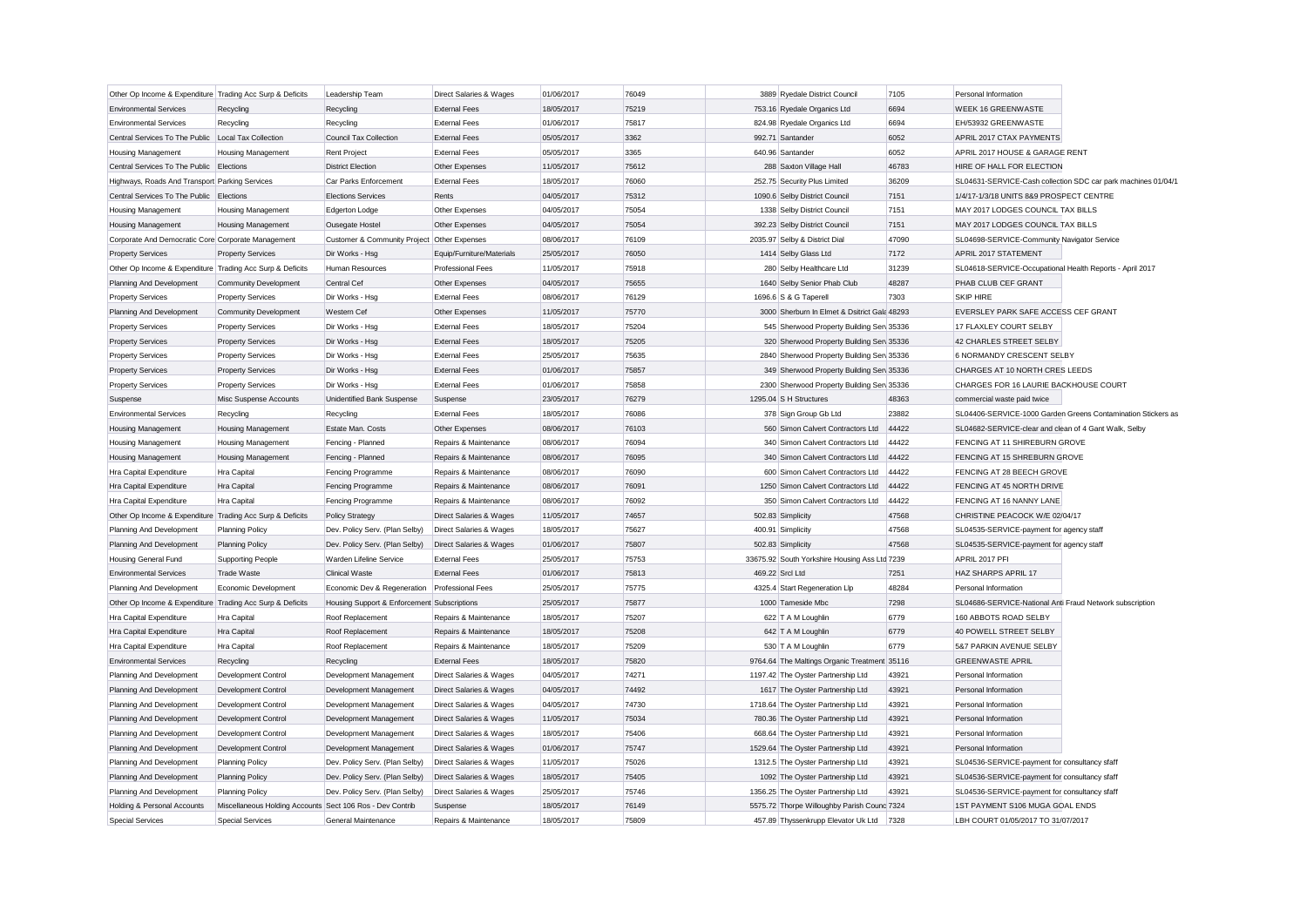| <b>Special Services</b>                                                                    | <b>Special Services</b>                                   | General Maintenance                  | Repairs & Maintenance                     | 18/05/2017               | 75810          |                | 457.89 Thyssenkrupp Elevator Uk Ltd                         | 7328           | ST WILFREDS 01/05/2017 TO 31/07/2017                                            |                                                              |
|--------------------------------------------------------------------------------------------|-----------------------------------------------------------|--------------------------------------|-------------------------------------------|--------------------------|----------------|----------------|-------------------------------------------------------------|----------------|---------------------------------------------------------------------------------|--------------------------------------------------------------|
| Planning And Development                                                                   | Economic Development                                      | Economic Dev & Regeneration          | Staff Recruitment                         | 08/06/2017               | 76289          |                | 2427 Tmp (Uk) Ltd                                           | 5101           | SL04715-SERVICE-Development Surveyor Advert                                     |                                                              |
| Planning And Development                                                                   | <b>Planning Policy</b>                                    | Dev. Policy Serv. (Plan Selby)       | Other                                     | 08/06/2017               | 76290          |                | 11040 Tmp (Uk) Ltd                                          | 5101           | SL04709-SERVICE-Recruitment Advertising - Planning resource f                   |                                                              |
| <b>Property Services</b>                                                                   | <b>Property Services</b>                                  | Dir Works - Hsg                      | Vehicles Repairs & Maintenance 25/05/2017 |                          | 76350          |                | 314.31 Turners Garage Ltd                                   | 47255          | SL04450-SERVICE-replacement of r/h/ wing mirror in fitting as                   |                                                              |
| Central Services To The Public Elections                                                   |                                                           | Register Of Electors                 | Printing/Stationery/Gen Exps              | 11/05/2017               | 75213          |                | 736.4 Twofold Limited                                       | 30155          | 13/5/17-12/5/18 SCANNER RENEWAL                                                 |                                                              |
| Central Services To The Public Elections                                                   |                                                           | Register Of Electors                 | Printing/Stationery/Gen Exps              | 11/05/2017               | 75587          |                | 598 Twofold Limited                                         | 30155          | SL04616-SERVICE-Maintenance contract on scanners                                |                                                              |
| Hra Other                                                                                  | Financing & Invest Inc & Exp                              | <b>External Interest Payable</b>     | Other Expenses                            | 16/05/2017               | 3370           |                | 285512.5 Ubs Investment Bank                                | 22297          | HALF EARLY INTEREST INSTALLMENT                                                 |                                                              |
| Hra Other                                                                                  | Financing & Invest Inc & Exp                              | <b>External Interest Payable</b>     | Other Expenses                            | 16/05/2017               | 76053          |                | 285512.5 Ubs Investment Bank                                | 22297          | 17/05/17 HALF YEARLY INTEREST                                                   |                                                              |
| <b>Property Services</b>                                                                   | <b>Property Services</b>                                  | Dir Works - Hsg                      | <b>Running Costs</b>                      | 11/05/2017               | 75769          |                | 675.37 Uk Fuels Ltd                                         | 7373           | <b>FUEL SERVICES</b>                                                            |                                                              |
| <b>Property Services</b>                                                                   | <b>Property Services</b>                                  | Dir Works - Hsg                      | <b>Running Costs</b>                      | 11/05/2017               | 75870          |                | 643.75 Uk Fuels Ltd                                         | 7373           | FUEL 02/05/17 TO 05/05/2017                                                     |                                                              |
| <b>Property Services</b>                                                                   | <b>Property Services</b>                                  | Dir Works - Hsg                      | <b>Running Costs</b>                      | 25/05/2017               | 76150          |                | 288.58 Uk Fuels Ltd                                         | 7373           | <b>FUEL USAGE</b>                                                               |                                                              |
| <b>Special Services</b>                                                                    | <b>Special Services</b>                                   | <b>Community Centres</b>             | <b>Fixtures &amp; Fittings</b>            | 25/05/2017               | 75779          |                | 521.5 Universal Fire Protection                             | 7386           | HAROLD MILLS CENTRE SHERBURN                                                    |                                                              |
| <b>Special Services</b>                                                                    | <b>Special Services</b>                                   | <b>Community Centres</b>             | Fixtures & Fittings                       | 25/05/2017               | 75785          |                | 333.6 Universal Fire Protection                             | 7386           | <b>LBH COURT</b>                                                                |                                                              |
| <b>Special Services</b>                                                                    | <b>Special Services</b>                                   | <b>Community Centres</b>             | Fixtures & Fittings                       | 25/05/2017               | 75786          |                | 333.6 Universal Fire Protection                             | 7386           | ANNE SHARPE CENTRE                                                              |                                                              |
| Planning And Development                                                                   | Development Control                                       | Development Management               | <b>Professional Fees</b>                  | 11/05/2017               | 74439          |                | 2000 Valuation Office Agency                                | 7399           | SL04338-SERVICE-2016/0875/FUL - DVS Initial Review (YVNA)                       |                                                              |
| Planning And Development                                                                   | Development Control                                       | Development Management               | <b>Professional Fees</b>                  | 25/05/2017               | 75772          |                | 498.47 Valuation Office Agency                              | 7399           |                                                                                 | SL04601-SERVICE-2016/0481/MLA - DVS Review Fees (additional) |
| <b>Environmental Services</b>                                                              | Comm Safety (Safety Services) Cs-Partner Contributions    |                                      | Other Expenses                            | 11/05/2017               | 75074          |                | 2495 Vipauk Ltd                                             | 48106          | SL04498-SERVICE-VIPA - STREET SCENE UNIT                                        |                                                              |
| <b>Environmental Services</b>                                                              | Regulatory Servics - Eh                                   | Taxi & Hire Licences                 | <b>Running Costs</b>                      | 18/05/2017               | 75751          |                | 910 Watsons                                                 | 7429           | APRIL 2017 TAXI TEST                                                            |                                                              |
| Hra Capital Expenditure                                                                    | Hra Capital                                               | <b>External Door Replacements</b>    | Repairs & Maintenance                     | 11/05/2017               | 75214          |                | 1240 Websters (Burn) Glass Ltd                              | 7431           | 56A WEST ACRES BYRAM                                                            |                                                              |
| Hra Capital Expenditure                                                                    | Hra Capital                                               | <b>External Door Replacements</b>    | Repairs & Maintenance                     | 11/05/2017               | 75217          |                | 645 Websters (Burn) Glass Ltd                               | 7431           | 23A WOODLEA BYRAM                                                               |                                                              |
| Hra Capital Expenditure                                                                    | Hra Capital                                               | <b>External Door Replacements</b>    | Repairs & Maintenance                     | 18/05/2017               | 76017          |                | 620 Websters (Burn) Glass Ltd                               | 7431           | SUPPLY DOOR & FIT 27 SELBY RD. EGGBOROUG                                        |                                                              |
| <b>Property Services</b>                                                                   | <b>Property Services</b>                                  | Dir Works - Hsg                      | Contract Hire/Lease                       | 25/05/2017               | 75752          |                | 304 West Wallasey Car Hire Ltd                              | 46394          | YA65 MFU VAN HIRE                                                               |                                                              |
| Central Services To The Public Local Tax Collection                                        |                                                           | <b>Council Tax Collection</b>        | Communications                            | 04/05/2017               | 75600          | 767.97 Whistl  |                                                             | 7335           | WEEK 16 2017 CTAX POST COLLECTION                                               |                                                              |
| Other Op Income & Expenditure Trading Acc Surp & Deficits                                  |                                                           | Postage Account                      | Communications                            | 04/05/2017               | 75410          | 769.49 Whistl  |                                                             | 7335           | WEEK 15 2017 POST COLLECTION                                                    |                                                              |
| Other Op Income & Expenditure Trading Acc Surp & Deficits                                  |                                                           | Postage Account                      | Communications                            | 04/05/2017               | 75599          | 795.32 Whistl  |                                                             | 7335           | WEEK 16 2017 POST COLLECTION                                                    |                                                              |
| Other Op Income & Expenditure Trading Acc Surp & Deficits                                  |                                                           | Postage Account                      | Communications                            | 11/05/2017               | 75778          |                | 1341 Whistl                                                 | 7335           | WEEK 17 2017 POST COLLECTION                                                    |                                                              |
| Other Op Income & Expenditure Trading Acc Surp & Deficits                                  |                                                           |                                      | Communications                            | 08/06/2017               | 76146          | 1198.25 Whistl |                                                             | 7335           | <b>POSTAGE</b>                                                                  |                                                              |
| Planning And Development                                                                   | <b>Community Development</b>                              | Postage Account<br>Partnerships Team | Direct Salaries & Wages                   | 25/05/2017               | 76349          |                | 2523.75 Willow Business Support Ltd                         | 48122          | SL04727-SERVICE-1332 - TdY Project Management                                   |                                                              |
| Holding & Personal Accounts                                                                | Miscellaneous Holding Accounts Sect 106 Ros - Dev Contrib |                                      | Suspense                                  | 11/05/2017               | 75869          |                | 808.58 Wistow Parish Council                                | 7463           | 2ND PAYMENT FOR VILLAGE NOTICE BOARD                                            |                                                              |
| Planning And Development                                                                   | Development Control                                       | Development Management               | <b>Professional Fees</b>                  | 25/05/2017               | 76018          |                | 2213 Wpa Consultants Ltd                                    | 43780          | <b>MARCH PLANNING</b>                                                           |                                                              |
|                                                                                            |                                                           |                                      |                                           |                          |                |                |                                                             |                |                                                                                 |                                                              |
| <b>Environmental Services</b><br>Other Op Income & Expenditure Trading Acc Surp & Deficits | <b>Street Cleansing</b>                                   | <b>Litter Bins</b>                   | Cleaning & Domestic Supplies              | 18/05/2017<br>01/06/2017 | 75305<br>75873 |                | 3291.88 Wybone Ltd<br>2489.35 Xpress Software Solutions Ltd | 7471<br>26623  | SL04512-S1611001-STREET LITTER BIN                                              |                                                              |
|                                                                                            |                                                           | Data & System                        | Computing                                 |                          |                |                |                                                             |                | SL04656-SERVICE-Annual Fee for Signature Verification                           |                                                              |
| Other Op Income & Expenditure Trading Acc Surp & Deficits                                  |                                                           | Data & System                        | Computing                                 | 01/06/2017               | 75873<br>76052 |                | 8658.63 Xpress Software Solutions Ltd                       | 26623<br>44266 | SL04656-SERVICE-eXpress annual fee 1/4/2017 - 31/3/2018<br>APRIL 2017 STATEMENT |                                                              |
| <b>Property Services</b>                                                                   | <b>Property Services</b>                                  | Dir Works - Hsg                      | Equip/Furniture/Materials                 | 01/06/2017               | 75631          |                | 3577.13 Yesss Electrical                                    |                | APRIL 2017 EPCS                                                                 |                                                              |
| <b>Property Services</b>                                                                   | <b>Property Services</b>                                  | Dir Works - Hsg                      | Other Expenses                            | 25/05/2017               |                |                | 405 Yorkshire Energy Assessments L 46025                    |                |                                                                                 |                                                              |
| Other Op Income & Expenditure Trading Acc Surp & Deficits                                  |                                                           | <b>Civic Centre</b>                  | Cleaning & Domestic Supplies              | 25/05/2017               | 75630          |                | 519.05 Yorkshire Hygiene Supplies Ltd                       | 45499          | APRIL 2017 STATEMENT                                                            |                                                              |
| <b>Housing Management</b>                                                                  | Housing Management                                        | Edgerton Lodge                       | <b>Water Services</b>                     | 18/05/2017               | 75882          |                | 261.71 Yorkshire Water Services Ltd                         | 7503           | 01/04 TO 29/04 WATER LODGES                                                     |                                                              |
| Planning And Development                                                                   | Economic Development                                      | Prospect Centre Mr                   | <b>Water Services</b>                     | 11/05/2017               | 75311          |                | 793.45 Yorkshire Water Services Ltd                         | 7503           | 28/2/17-1/4/17 DEPOTS & UNITS                                                   |                                                              |
| Planning And Development                                                                   | Economic Development                                      | The Vivars Mr                        | <b>Water Services</b>                     | 11/05/2017               | 75311          |                | 399.17 Yorkshire Water Services Ltd                         | 7503           | 28/2/17-1/4/17 DEPOTS & UNITS                                                   |                                                              |
| <b>Special Services</b>                                                                    | <b>Special Services</b>                                   | <b>Community Centres</b>             | <b>Water Services</b>                     | 04/05/2017               | 75309          |                | 1617.06 Yorkshire Water Services Ltd                        | 7503           | 28/2/17-1/4/17 COMMUNITY CENTRES                                                |                                                              |
| <b>Special Services</b>                                                                    | <b>Special Services</b>                                   | <b>Community Centres</b>             | <b>Water Services</b>                     | 18/05/2017               | 75883          |                | 2416.14 Yorkshire Water Services Ltd                        | 7503           | 01/04-29/04 WATER COMMUNITY CENTRES                                             |                                                              |
| Other Op Income & Expenditure Trading Acc Surp & Deficits                                  |                                                           | Civic Centre                         | <b>Energy Costs</b>                       | 08/06/2017               | 76254          |                | 2599.44 York Teaching Hospital Nhs Four 7491                |                | SHARE OF GAS, ELE, WATER                                                        |                                                              |
| Other Op Income & Expenditure Trading Acc Surp & Deficits                                  |                                                           | Civic Centre                         | <b>Energy Costs</b>                       | 08/06/2017               | 76255          |                | 2141.33 York Teaching Hospital Nhs Four 7491                |                | SHARE OF ELE, GAS AND WATER                                                     |                                                              |
| Other Op Income & Expenditure Trading Acc Surp & Deficits                                  |                                                           | Civic Centre                         | <b>Energy Costs</b>                       | 08/06/2017               | 76256          |                | 2616.26 York Teaching Hospital Nhs Four 7491                |                | SHARE OF ELE, GAS AND WATER                                                     |                                                              |
| Other Op Income & Expenditure Trading Acc Surp & Deficits                                  |                                                           | <b>Civic Centre</b>                  | <b>Energy Costs</b>                       | 08/06/2017               | 76257          |                | 2337.58 York Teaching Hospital Nhs Four 7491                |                | SHARE ELE, GAS AND WATER                                                        |                                                              |
| Other Op Income & Expenditure Trading Acc Surp & Deficits                                  |                                                           | Civic Centre                         | <b>Energy Costs</b>                       | 08/06/2017               | 76258          |                | 2748.31 York Teaching Hospital Nhs Foul 7491                |                | SHARE OF ELE. GAS AND WATER                                                     |                                                              |
| Other Op Income & Expenditure Trading Acc Surp & Deficits                                  |                                                           | <b>Civic Centre</b>                  | <b>Energy Costs</b>                       | 08/06/2017               | 76260          |                | 2465.19 York Teaching Hospital Nhs Four 7491                |                | SHARE OF GAS ELE AND WATER                                                      |                                                              |
| Other Op Income & Expenditure Trading Acc Surp & Deficits                                  |                                                           | Civic Centre                         | <b>Water Services</b>                     | 08/06/2017               | 76254          |                | 353.5 York Teaching Hospital Nhs Four 7491                  |                | SHARE OF GAS, ELE, WATER                                                        |                                                              |
| Other Op Income & Expenditure Trading Acc Surp & Deficits                                  |                                                           | <b>Civic Centre</b>                  | <b>Water Services</b>                     | 08/06/2017               | 76258          |                | 300.11 York Teaching Hospital Nhs Four 7491                 |                | SHARE OF ELE. GAS AND WATER                                                     |                                                              |
| Environmental Services                                                                     | Recycling                                                 | Recycling                            | <b>External Fees</b>                      | 25/05/2017               | 75606          |                | 2041.32 Yorwaste Ltd                                        | 7493           | 4/4/17-18/4/17 GREENWASTE                                                       |                                                              |
| <b>Environmental Services</b>                                                              | Recycling                                                 | Recycling                            | <b>External Fees</b>                      | 25/05/2017               | 75639          |                | 1250.89 Yorwaste Ltd                                        | 7493           | 24/4/17-27/4/17 GREENWASTE                                                      |                                                              |